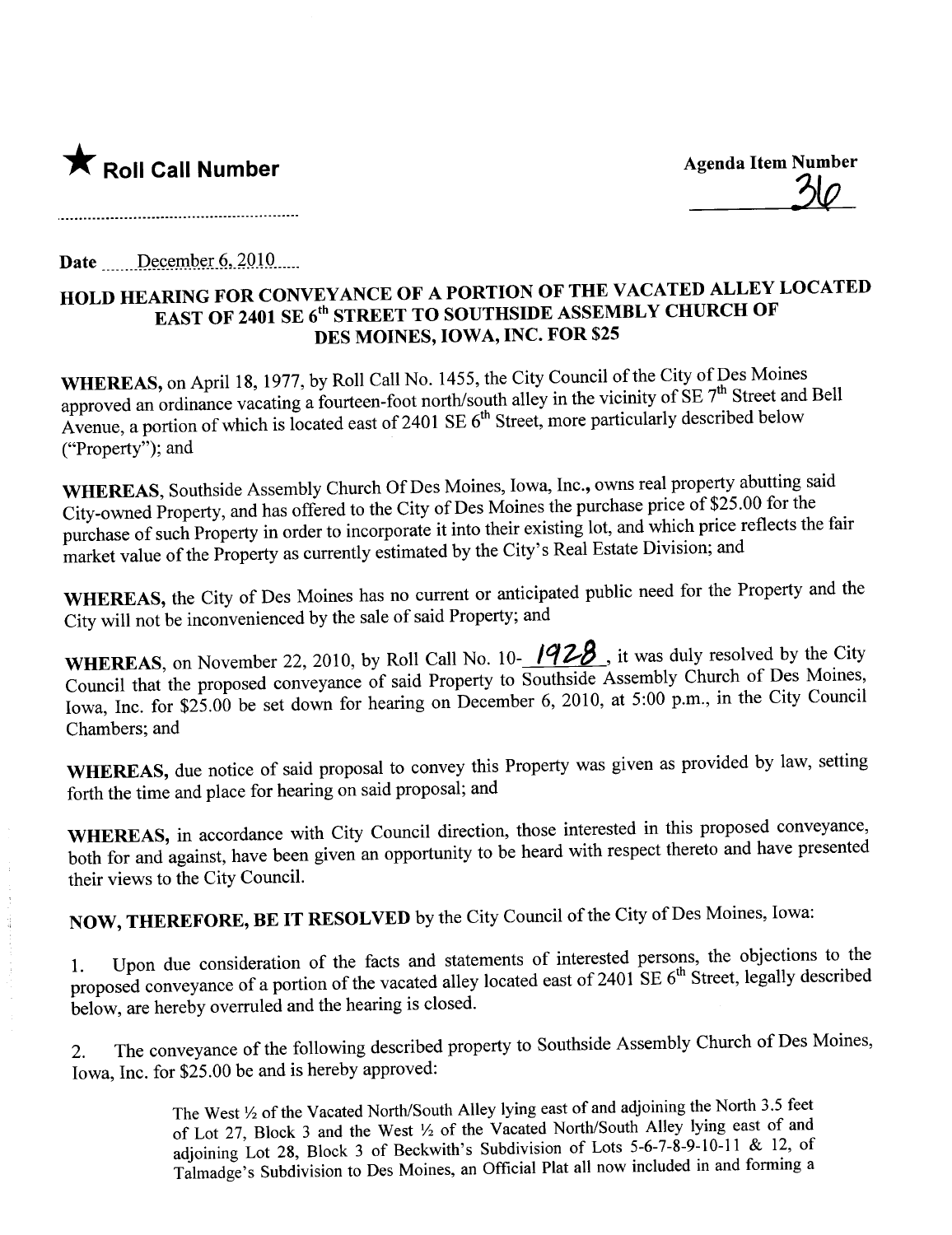## \* Roll Call Number Agenda Item Number

 $\overline{\mathcal{S}}$ 

Date  $\frac{\text{December } 6,2010}{\text{December } 6,2010}$ 

part of the City of Des Moines, Polk County, Iowa (Vacated by Ordinance No. 9257, passed on April 18, 1977.)

3. The Mayor is authorized and directed to sign the Offer to Purchase and the Quit Claim Deed for the conveyance identified above, and the City Clerk is authorized and directed to attest to the Mayor's signature.

4. Upon proof of payment of the consideration plus \$113.00 for publication and recording costs, the City Clerk is authorized and directed to forward the original of the said Deed, together with a certified copy of this resolution and of the affidavit of publication of the notice of this hearing to the Real Estate Division of the Engineering Department for the purpose of causing said documents to be recorded.

5. The Real Estate Division Manager is authorized and directed to forward the original of the Deed, together with a certified copy of this resolution and of the affidavit of publication of the notice of this hearing, to the Polk County Recorder's Office for the purpose of causing these documents to be recorded.

6. Upon receipt of the recorded documents back from the Polk County Recorder, the Real Estate Division Manager shall mail the original of the Quit Claim Deed and copies of the other documents to the grantee.

7. The proceeds from the sale of this property shall be deposited into the following account: Property Maintenance Endowment Fund, SP767, ENG980500.

Moved by the contract of the contract of the adopt to adopt

 $APPROVED AS TO FORM:$ 

(Council Communication No.  $/0.720$ )

| Glennak. nank                            |  |
|------------------------------------------|--|
| Glenna K. Frank, Assistant City Attorney |  |
| $\sim$                                   |  |

COUNCIL ACTION | YEAS | NAYS | PASS | ABSENT | CERTIFICATE **COWNIE** HENSLEY MAHAFFEY MEYER MOORE **TOTAL** MOTION CARRIED **APPROVED** 

COLEMAN **I**, DIANE RAUH, City Clerk of said City hereby certify that at a meeting of the City Council of said City of Des Moines, held on the above date, GRIESS among other proceedings the above was adopted.

> IN WITNESS WHEREOF, I have hereunto set my hand and affixed my seal the day and year first above written.

Mayor City Clerk